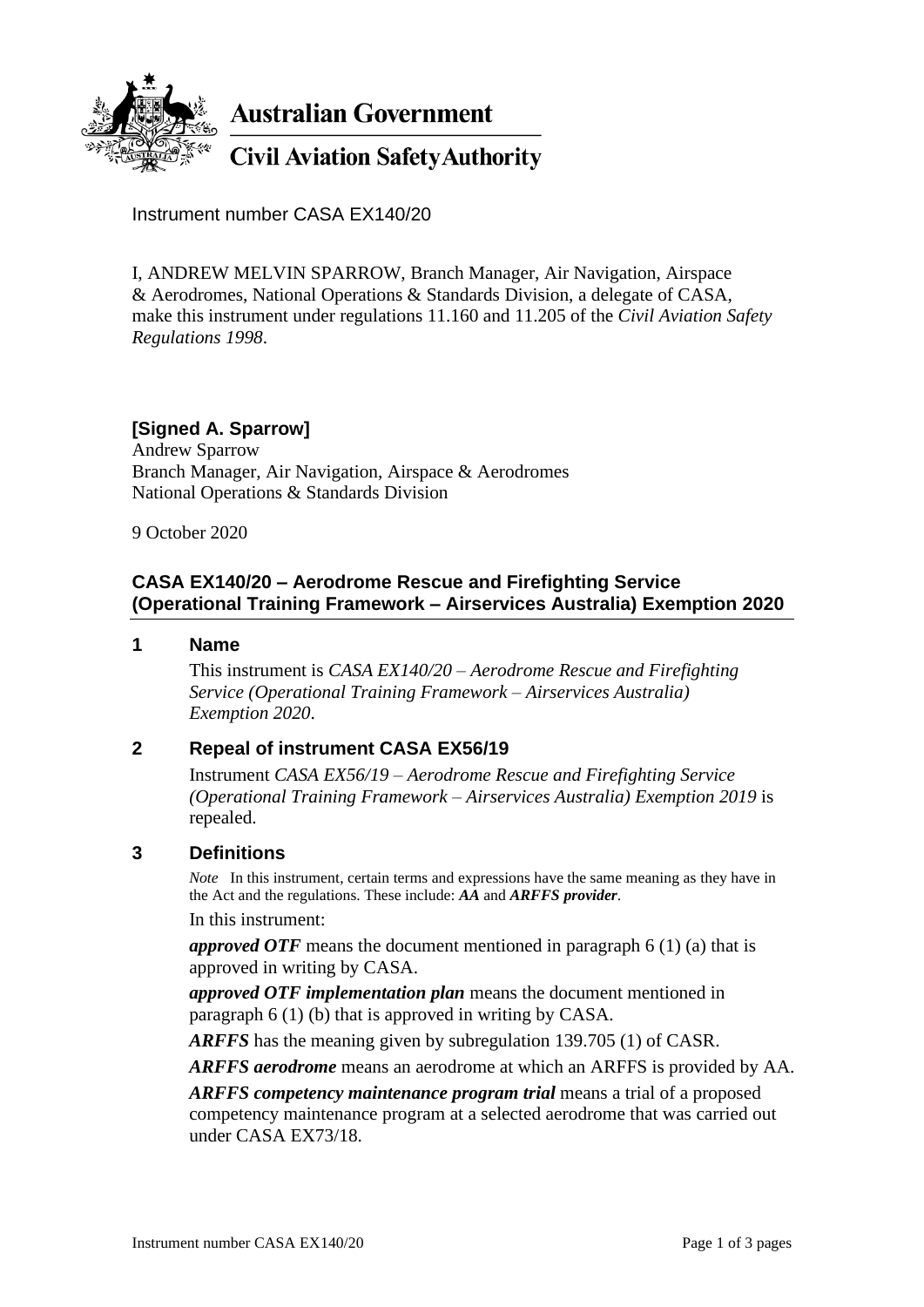*competency* has the same meaning as in section 1.2 of the Manual of Standards.

*Manual of Standards* has meaning given by subregulation 139.705 (1) of CASR.

*operational training framework* or *OTF* means an ARFFS competency-based training program carried out by AA at an OTF aerodrome.

*OTF aerodrome* means an ARFFS aerodrome at which AA carries out the OTF. *revised OTF implementation plan* means a revised plan to transition each ARFFS aerodrome to become an OTF aerodrome.

## **4 Application**

This instrument applies to AA, ARN 202210, in its capacity as the ARFFS provider for an OTF aerodrome.

### **5 Exemption — subregulation 139.845 (4) of CASR**

- (1) AA is exempt from compliance with subregulation 139.845 (4) of CASR, to the extent that the subregulation requires AA to comply with the following provisions of the Manual of Standards in relation to the ongoing training provided by AA under the OTF, at an OTF aerodrome, to people employed as firefighters:
	- (a) subparagraph  $18.1.1.2$  (g);
	- (b) paragraph 18.1.1.3;
	- (c) paragraph 18.1.1.13;
	- (d) subparagraph 20.1.3.2 (e);
	- (e) paragraph 20.1.3.3.
- (2) The exemption is subject to the conditions mentioned in section 6.

*Note* Subregulation 139.845 (1) of CASR provides that people employed as firefighters must already be trained to at least Australian Fire Competencies Certificate 2 standard or, if for a particular position the Manual of Standards specifies a higher standard, that higher standard. Subregulation 139.845 (4) of CASR provides that there must be ongoing training for the people employed as firefighters to ensure that they continue to meet the applicable standard mentioned in subregulation 139.845 (1).

### **6 Conditions – AA – operational training framework**

- (1) AA must, within 30 days of the commencement of this instrument, submit to CASA for approval:
	- (a) a document setting out the OTF to be carried out by AA at all OTF aerodromes; and
	- (b) a document setting out the revised OTF implementation plan.
- (2) AA must carry out the OTF at an OTF aerodrome in accordance with the approved OTF.
- (3) AA must, on or before 31 March 2021, have made each ARFFS aerodrome an OTF aerodrome.
- (4) AA must email to CASA, within 7 days of the end of each calendar month until and including the calendar month in which the last ARFFS aerodrome becomes an OTF aerodrome, a report on AA's progress transitioning ARFFS aerodromes to become OTF aerodromes under the approved OTF implementation plan.
- (5) AA must:
	- (a) on or before 30 July 2021 complete a post-implementation review (*PIR*) of the implementation of the OTF; and